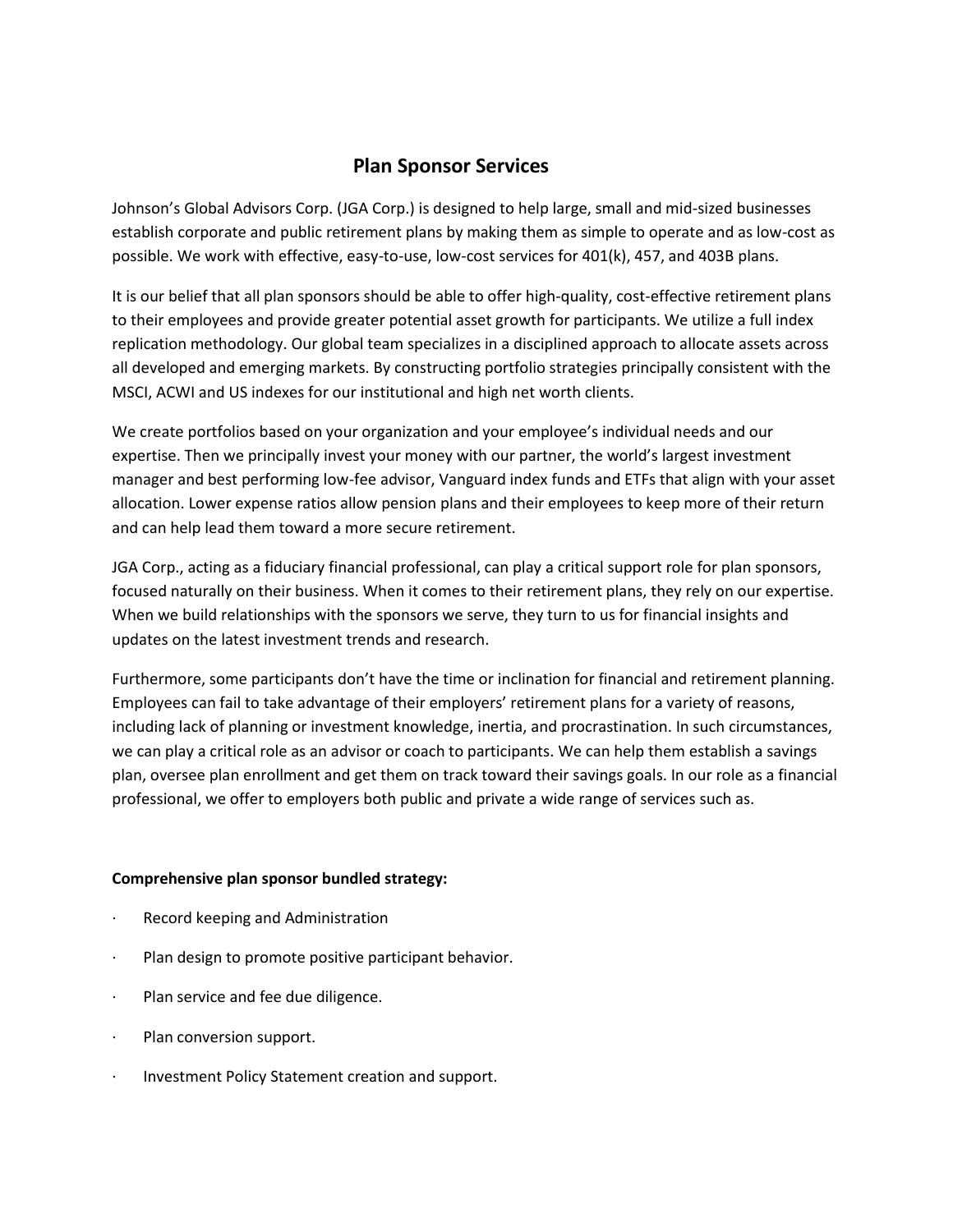- · Professionally managed model portfolio creation and support.
- · Ongoing investment and plan reviews.
- Comprehensive participant strategy
- · Enrollment and ongoing employee education meetings.
- · Participant-level retirement planning and investment advice.
- · Retirement income guidance.

As clients, you can be overwhelmed by the numerous choices faced in retirement planning regardless of whether you are a participant or plan sponsor. Asset allocation models may reduce the number of choices you need to make and these models help foster a disciplined approach to investing. Portfolio models also can afford plan sponsors the opportunity to build their retirement-planning and improve out comes for plan participants.

# **How do portfolio models work?**

Asset allocation models offered through JFG Corp. are easy to use and offer a variety of options:

### **Setup**

• Three to five models are created, and investment options are chosen from the core investment line up.

- Up to 15 investment options may be used per model.
- Each fund's allocation percentage must be a whole number.

# **Investments**

• Participants may invest in either asset allocation models or the core investment lineup, but not both.

• Participants can determine their investment style based on their risk tolerance and financial goals and select the model that most closely reflects that style.

• Standard models are designed to be conservative, moderately conservative, moderate, moderately aggressive, and aggressive.

# **Through Vanguard We provide a plan sponsor website for your company**

To ease plan administration, the plan sponsor website provides robust plan management capabilities in a single location.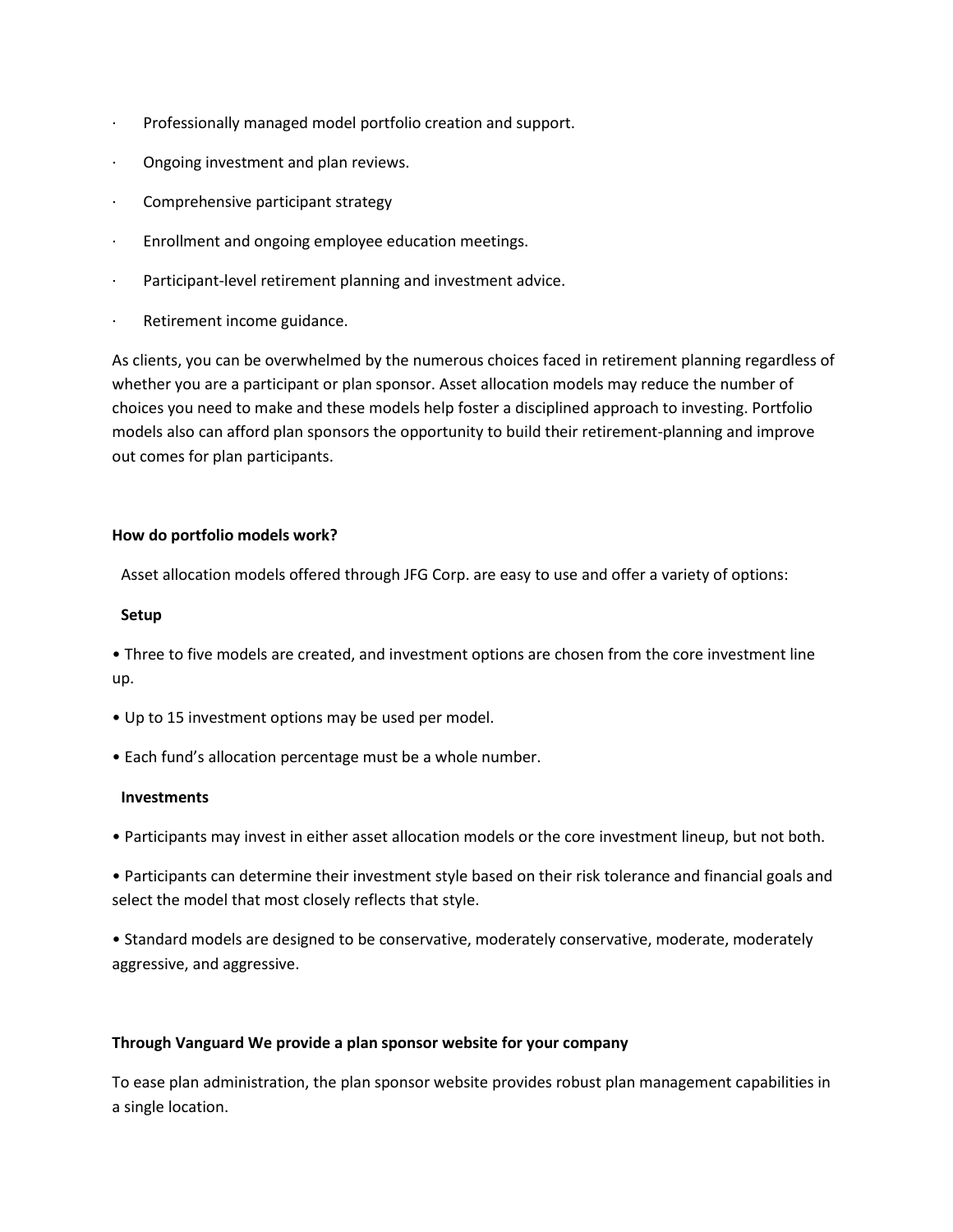Plan sponsors are able to:

- Add new participants
- Update participant census information
- Run and review reports
- Access and download forms
- Process or submit plan level contributions
- Process participant distributions

#### **Participant website experience:**

• Participants can enroll in their model of choice during the online enrollment process or any time after the plan goes live.

• The participant website can be used to view the funds within the models and the allocation percentages for those funds.

• Quarterly statements provide details about the models' underlying funds, including each fund's corresponding unit value and balance.

• Model performance based on the model composition over time and the performance of the underlying funds are reported to participants.

#### **Administration**

• You determine how often (quarterly, semiannually, or annually) asset allocation models are automatically rebalanced. There are no additional fees associated with creating or maintaining the models.

• Changes to a model's underlying funds and/or allocation percentages can be made at any time by contacting JGA Corp. client service team or Vanguard and completing the applicable documentation.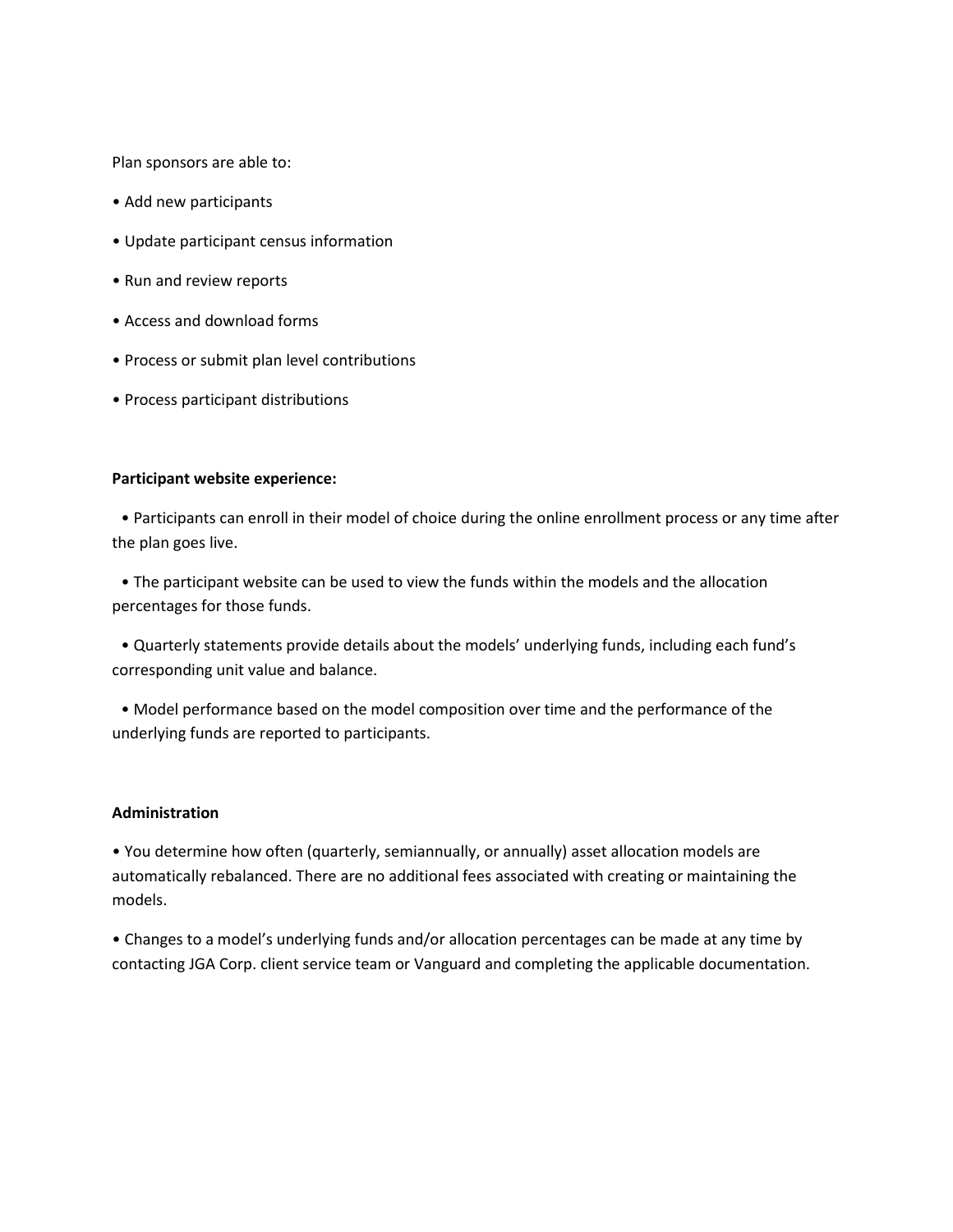## **QDIA-Eligible**

Plan sponsors often turn to financial advisors for assistance in managing their fiduciary roles and responsibilities. Fiduciary duties are most likely to include an advisor in evaluating, selecting, and monitoring a Qualified Default Investment Alternative (QDIA). Asset allocation models may be used as a QDIA if the underlying composition meets U.S. Department of Labor standards.

## **JGA Corp. offers ERISA fiduciary assistance to plans in various ways such as the following:**

1. Plan Administrator Services (commonly referred to as ERISA Section 3(16) services). These services range from the service provider actually taking on the role of the Plan Administrator in all of its scope (including those that are fiduciary functions) to a partial fiduciary role where the service provider takes on certain enumerated duties of the Plan Administrator, some of which are fiduciary in nature. These activities may include full responsibility for authorizing distributions and resolving benefit claims and disputes.

 2. Investment Advisor Services (commonly referred to as ERISA Section 3(21) services). The plan sponsor may appoint financial professionals as fiduciaries to provide investment advice. Advisors may also become fiduciary by exercising discretionary, authority, and control over the plan or plan assets. Ultimately, the plan sponsor retains legal authority and must monitor the performance of the 3(21) fiduciary.

 3. Investment management services (commonly referred to as ERISA Section 3(38) services) can be offered by registered investment advisors who have acknowledged their fiduciary status in writing. Investment managers are given control to manage the plan's assets (or a portion of the plan's assets). As fiduciary JGA Corp. takes responsibility for plan sponsors to prudently select investment managers, but the investment manager has the responsibility and liability for their actual investment decisions.

#### **401(k) landscape**

Defined contribution (DC) retirement plans are the centerpiece of the private-sector retirement system in the United States. The 401(k) plan is the dominant player in the DC retirement system. According to the Investment Company Institute research as of March 31, 2013, 401(k) plans now hold \$3.6 trillion in assets on behalf of more than 50 million active participants and millions of retirees and former employees. In addition, savings rolled over from 401(k) and other employer plans also account for most of the \$5.7 trillion held in individual retirement accounts (IRAs). Since the body of law governing retirement plans, ERISA, was passed in 1974, DC plans have surged past defined benefit (DB) plans as the dominant retirement savings vehicle. The onus for retirement savings has shifted from the employer to the employee, so working Americans need to take full advantage of the opportunity to save for